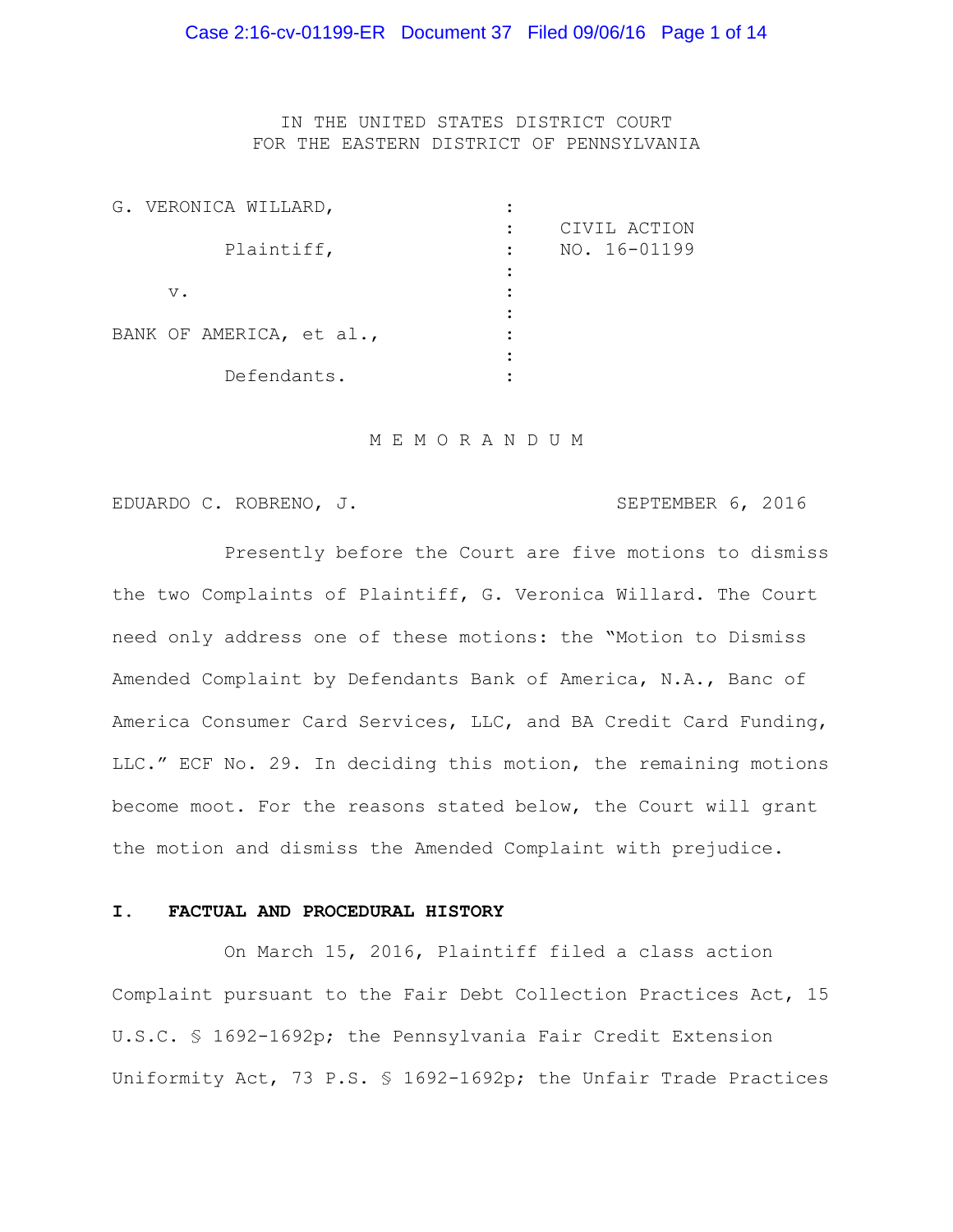## Case 2:16-cv-01199-ER Document 37 Filed 09/06/16 Page 2 of 14

and Consumer Protection Law, 73 P.S. § 201-1 through 201-9.3, and the Racketeer Influenced and Corrupt Organizations Act, 18 U.S.C. § 1961-1968. ECF No. 1. She also raised state law claims for unjust enrichment and fraudulent misrepresentation. Plaintiff sued Bank of America ("BOA"), Banc of America Consumer Card Services ("BACCS"), BA Credit Card Funding ("Funding") (collectively the "Bank Defendants"), Blatt, Hasenmiller, Leibsker & Moore, LLC ("BHLM")<sup>1</sup>, and 100 John Does.

Plaintiff alleged that she opened a credit card account with BOA on August 24, 2004. She asserted that at some point thereafter, BOA sold the receivables for the credit card account to BACCS, which in turn sold them to Funding, which ultimately sold them to Wilmington Trust Company. Wilmington Trust is not a defendant. She further alleged that despite the sale, BOA still accepted her payments. Plaintiff eventually stopped making payments on her credit card and BOA commenced a collection lawsuit and was awarded a judgment against her on February 5, 2016.

Plaintiff claimed that by securitizing the credit card receivables and selling them to Wilmington Trust, BOA relinquished its beneficial interest in the entire credit card

L,

Other than being named in the caption, BHLM is not otherwise mentioned in the original Complaint.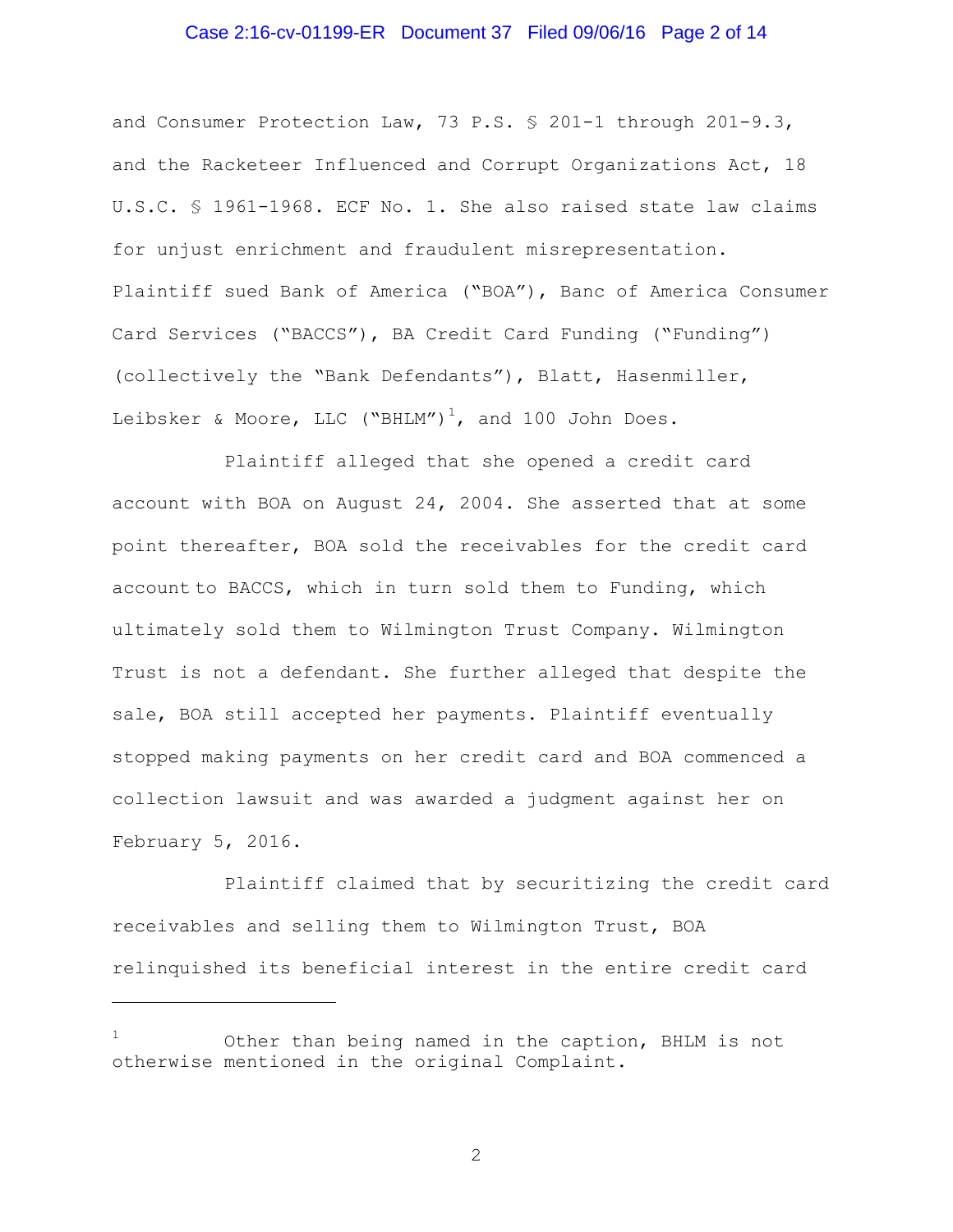## Case 2:16-cv-01199-ER Document 37 Filed 09/06/16 Page 3 of 14

account and she no longer owed a debt to BOA. Thus, she contended that BOA had no right to collect the credit card payments or attempt to collect from her when she defaulted.

Plaintiff also asserted that, even if the sale of the receivables was possible, the Bank Defendants failed to follow the proper procedures after she defaulted on her debt. Specifically, she contended that the receivables could not be returned to BOA so that it could start a collection action until Wilmington Trust filed a UCC termination statement.

On May 11, 2016, BOA filed a motion to dismiss the Complaint. ECF No. 8. On May 18, 2016, BHLM moved for leave to join the motion. ECF No. 12. Plaintiff then sought in an unopposed motion additional time "to respond to the Motion to dismiss," ECF No. 16, which the Court granted. ECF No. 18.

However, on June 30, 2016, instead of filing a response to the motion to dismiss, Plaintiff filed an Amended Complaint. ECF No. 20. The Amended Complaint is substantially the same as the original Complaint. Most of the changes represent argument against assertions made by the Bank Defendants in their first motion to dismiss and the addition of paragraphs concerning the filing of UCC termination statements. Plaintiff also adds a seventh count for civil conspiracy, essentially alleging that numerous organizations have engaged in the alleged scheme, including Defendants. This count is the only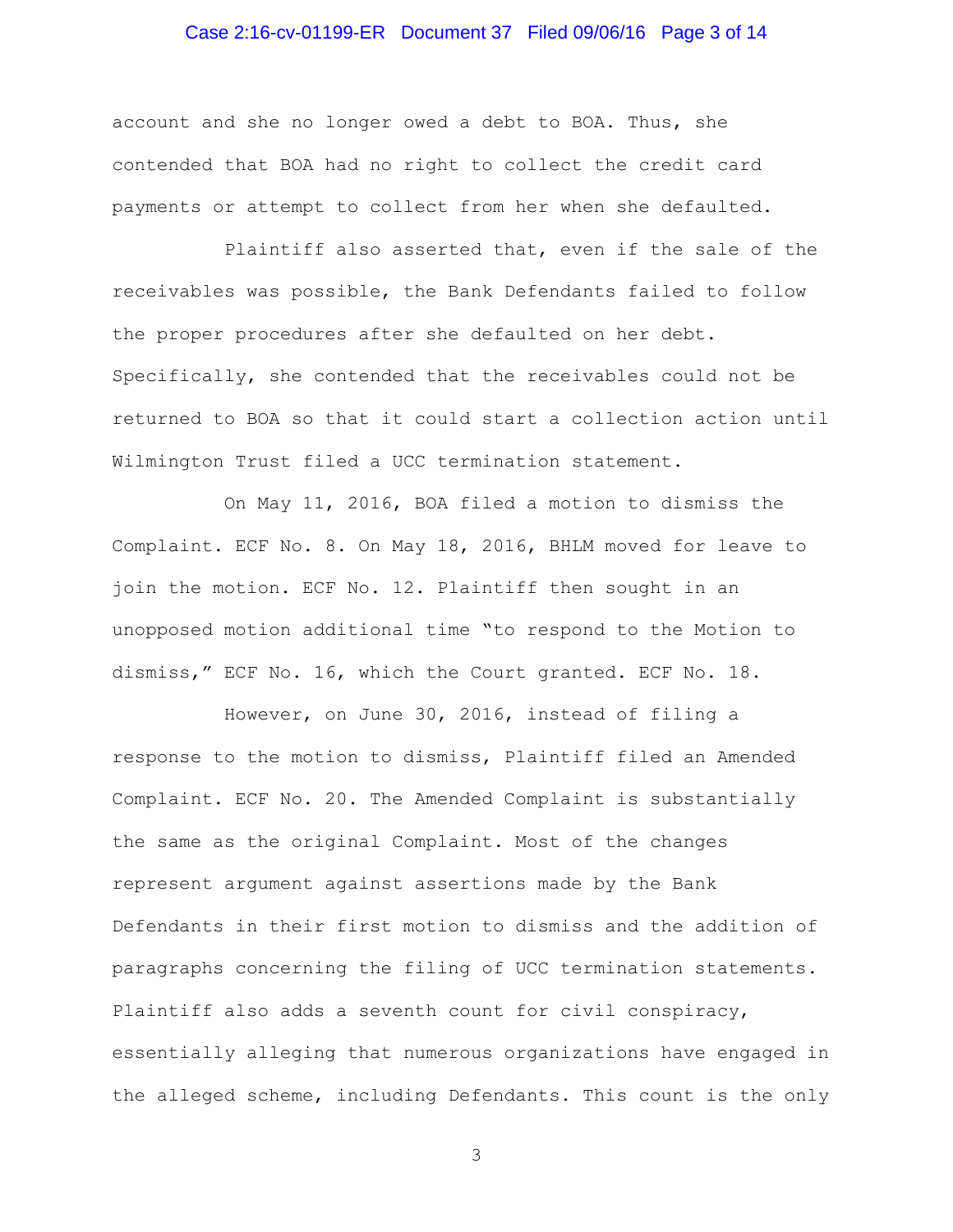## Case 2:16-cv-01199-ER Document 37 Filed 09/06/16 Page 4 of 14

place BHLM is specifically named in the Amended Complaint, other than in the caption.

On July 18, 2016, BHLM filed a motion to dismiss the Amended Complaint asserting that it was filed out of time. ECF No. 23. BHLM then filed an amended motion to dismiss on July 21, 2016. ECF No. 25. In the amended motion, BHLM incorporates the timeliness argument from its first motion and also argues, inter alia, that: (1) there are no factual or legal differences between the original and Amended Complaints; and (2) Plaintiff has not made any factual allegations supporting the allegations against BHLM and her claims are legally insufficient as to BHLM.

On August 2, 2016, the Bank Defendants filed their motion to dismiss the Amended Complaint. ECF No. 29. On August 22, 2016, Plaintiff filed her response to both BHLM's and the Bank Defendants' motions to dismiss the Amended Complaint. ECF No. 34. On August 24, 2016, the Court held oral argument regarding the pending motions. ECF No. 35. Without leave, Plaintiff then filed a supplemental response on August 28, 2016. ECF No. 36.

## **II. LEGAL STANDARD**

A party may move to dismiss a complaint for failure to state a claim upon which relief can be granted. Fed. R. Civ. P. 12(b)(6). When considering such a motion, the Court must "accept as true all allegations in the complaint and all reasonable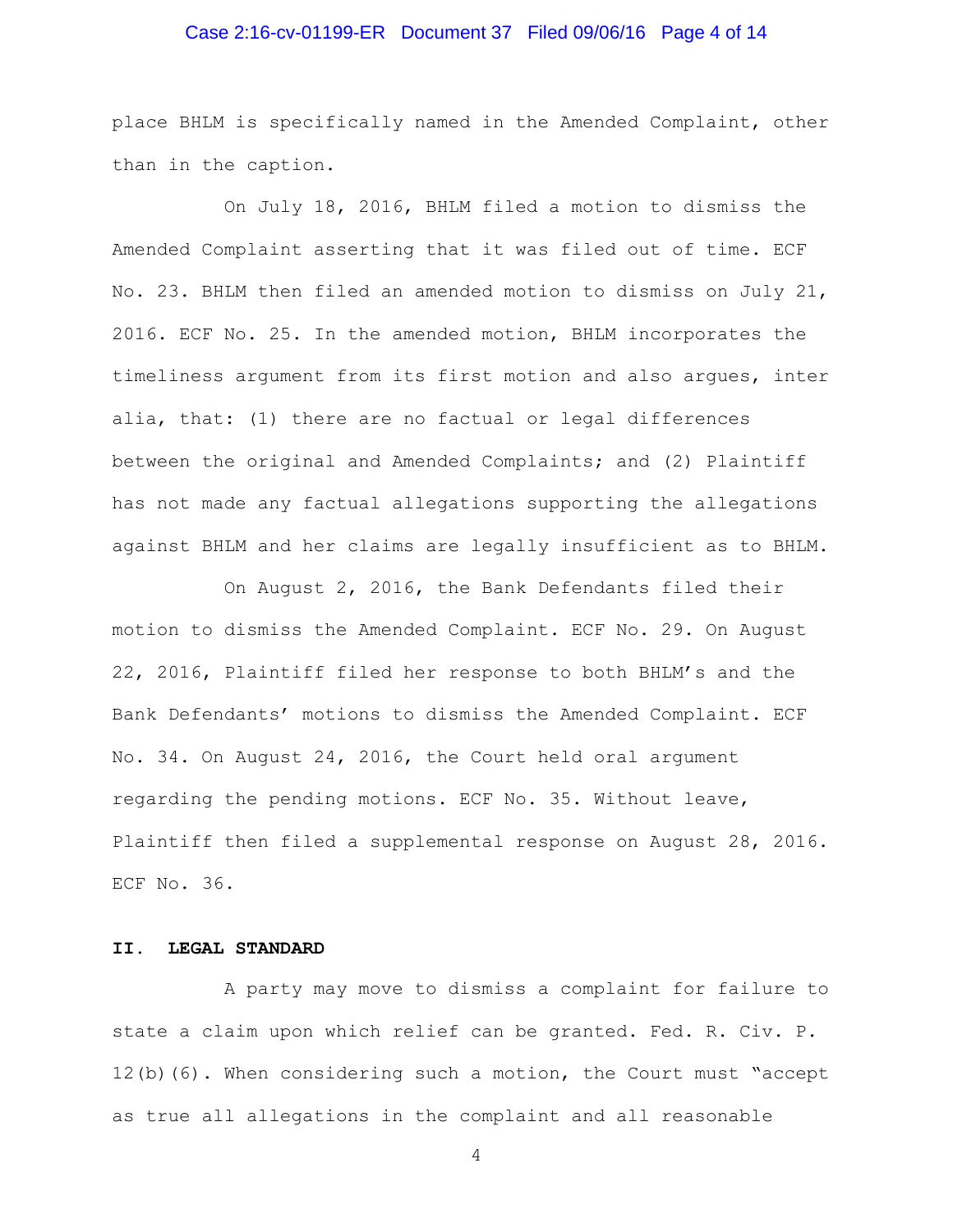## Case 2:16-cv-01199-ER Document 37 Filed 09/06/16 Page 5 of 14

inferences that can be drawn therefrom, and view them in the light most favorable to the non-moving party." DeBenedictis v. Merrill Lynch & Co., 492 F.3d 209, 215 (3d Cir. 2007) (internal quotation marks removed). To withstand a motion to dismiss, the complaint's "[f]actual allegations must be enough to raise a right to relief above the speculative level." Bell Atl. Corp. v. Twombly, 550 U.S. 544, 555 (2007). This "requires more than labels and conclusions, and a formulaic recitation of the elements of a cause of action will not do." Id. Although a plaintiff is entitled to all reasonable inferences from the facts alleged, a plaintiff's legal conclusions are not entitled to deference and the Court is "not bound to accept as true a legal conclusion couched as a factual allegation." Papasan v. Allain, 478 U.S. 265, 286 (1986).

The pleadings must contain sufficient factual allegations so as to state a facially plausible claim for relief. See, e.g., Gelman v. State Farm Mut. Auto. Ins. Co., 583 F.3d 187, 190 (3d Cir. 2009). "'A claim has facial plausibility when the plaintiff pleads factual content that allows the court to draw the reasonable inference that the defendant is liable for the misconduct alleged.'" Id. (quoting Ashcroft v. Iqbal, 556 U.S. 662, 678 (2009)). In deciding a Rule 12(b)(6) motion, the Court limits its inquiry to the facts alleged in the complaint and its attachments, matters of public record, and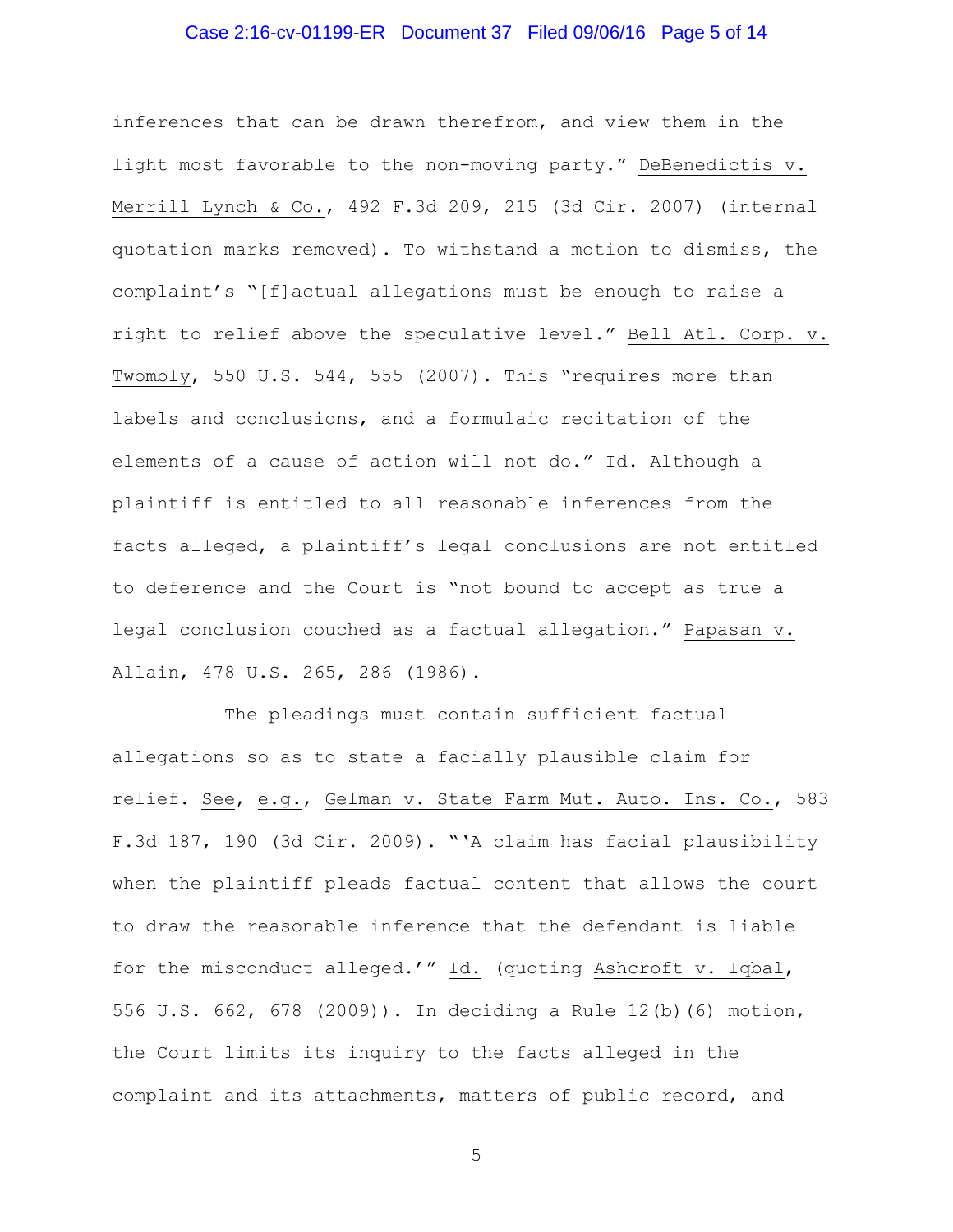### Case 2:16-cv-01199-ER Document 37 Filed 09/06/16 Page 6 of 14

undisputedly authentic documents if the complainant's claims are based upon these documents. See Jordan v. Fox, Rothschild, O'Brien & Frankel, 20 F.3d 1250, 1261 (3d Cir. 1994); Pension Benefit Guar. Corp. v. White Consol. Indus., Inc., 998 F.2d 1192, 1196 (3d Cir. 1993).

#### **III. DISCUSSION**

÷.

As previously stated, this opinion will focus on the Bank Defendant's motion to dismiss the Amended Complaint, ECF No. 29, as with the disposition of this motion, all other motions become moot. $^2$  In their motion, the Bank Defendants attack Plaintiff's basic assumptions about the legality of securitizing credit card receivables. The Court agrees that Plaintiff's premise is fundamentally flawed. As a result, there is no need for the Court to address the individual counts in the Amended Complaint since they all stem from the erroneous allegations.

The parties dispute whether Plaintiff had consent to file her Amended Complaint rather than merely to file a response to the then pending motions to dismiss. To solve the question and streamline the proceedings, the Court grants Plaintiff leave to file her Amended Complaint, nunc pro tunc. See Fed. R. Civ. P. 15(a)(2)(providing that the court should grant leave to amend "freely" "when justice so requires"). The Amended Complaint is nearly identical in substance to the original Complaint and both Defendants have filed substantive motions to dismiss it. Thus, the Court finds no prejudice in allowing the amendment.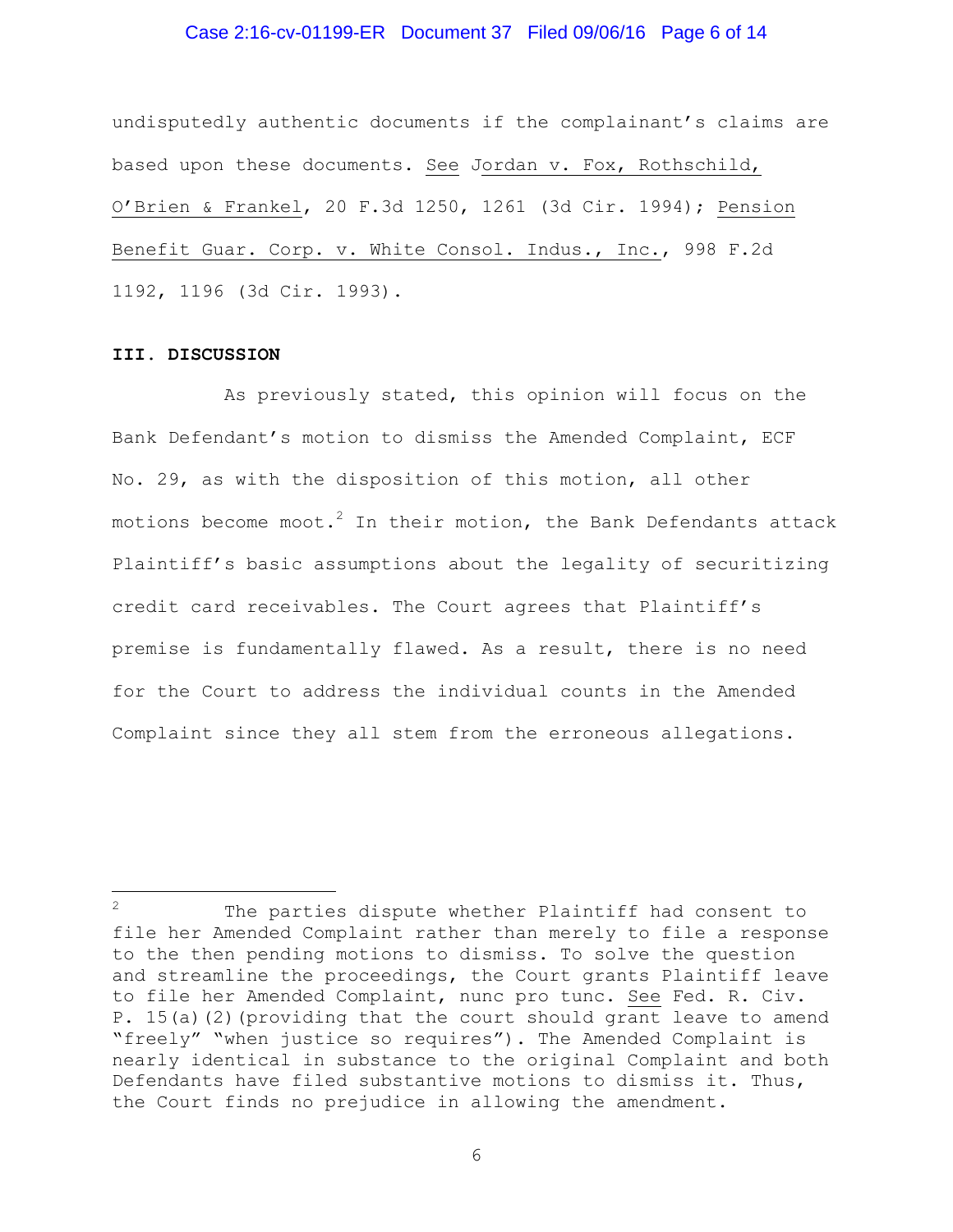Instead, the Court will limit its discussion to analyzing Plaintiff's basic premise.<sup>3</sup>

# **A. The Effect of the Securitization of the Receivables on the Credit Card Account**

Plaintiff's first contention - that BOA loses all interest in the credit card account once it sells the receivables - has been raised previously by this Plaintiff's counsel and rejected by this Court in a decision subsequently affirmed by the Third Circuit. Scott v. Bank of America, et al, No. 13-987, 2013 WL 6164276 (E.D. Pa. Nov. 21, 2013), aff'd, 580 F. App'x 56 (3d Cir. Nov. 3, 2014). Moreover, every time this argument has arisen across the country, it has been rejected.<sup>4</sup>

÷.

The Defendants raise two other potentially fatal issues regarding the Amended Complaint. First, as stated, Plaintiff's Amended Complaint is wholly premised on the fact that BOA securitized her credit card receivables and sold them off. BOA disputes this fact and contends that it will produce an affidavit establishing that Plaintiff's receivables were never securitized. In her response, Plaintiff seems to confirm that she will withdraw the lawsuit if BOA produces "the affidavit that was promised, that the account was not securitized." ECF No. 34 at 10 n.2. However, the Court has not received such an affidavit, thus, it will not address this contention further.

BHLM also noted in the Joint Rule 26(f) status report, ECF No. 32 at 3, that Plaintiff withdrew an appeal of the February 5, 2016 arbitration award in Philadelphia in the full amount of the debt at issue here. BHLM stated at the hearing that it would file the judgment and suggested that it would have claim preclusive effect in this case. BHLM has not yet provided proof of the filing, thus, the Court will also not entertain this argument further.

See Batchelor v. Wells Fargo Bank, N.A., No. 12-14835, 2013 WL 1499583, at \*3 (E.D. Mich. Mar. 15, 2013) ("Plaintiff's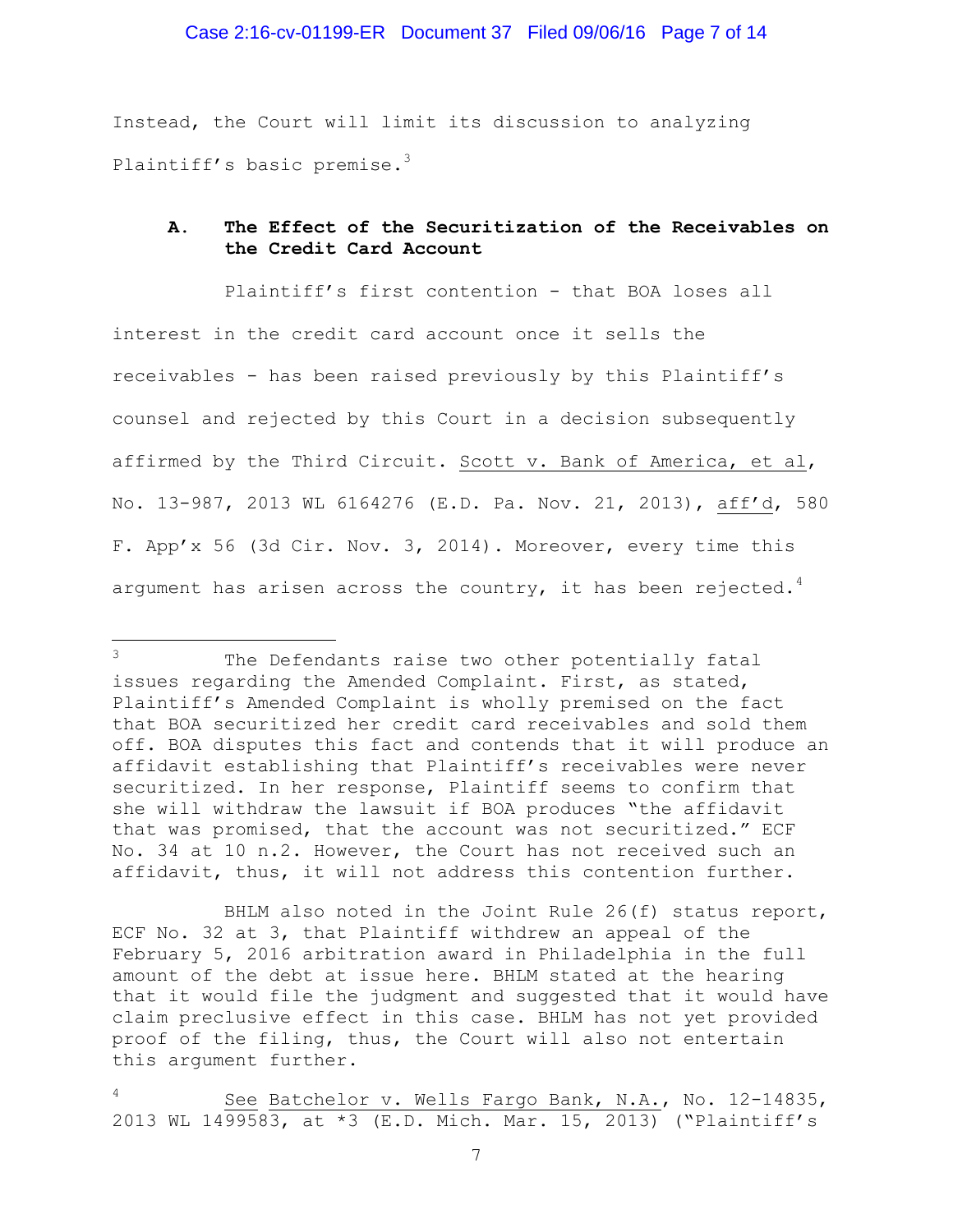÷. argument – that Defendant's securitization of his loan relieved him of his obligation to pay on the note – has been consistently rejected by judges in this district and nationwide."); Leone v. Citigroup, Inc., No. 12-10597, 2012 WL 1564698, at \*4 (E.D. Mich. May 2, 2012) ("Finally, to the extent plaintiff is attempting to assert a claim based upon the securitization of the mortgage loan, such a claim fails."); Bhatti v. Guild Mortgage Co., No. 11-0480, 2011 WL 6300229, at \*5 (W.D. Wash. Dec. 16, 2011) ("Securitization merely creates a separate contract, distinct from the Plaintiffs' debt obligations under the Note, and does not change the relationship of the parties in any way."), aff'd in part, 550 F. App'x 514 (9th Cir. 2013); Shade v. Bank of America, No. 08-1069, 2009 WL 5198176, at \*3-4 (E.D. Cal. Dec. 23, 2009) ("Plaintiff has also failed to demonstrate how defendants' efforts to collect on an overdue credit card account constitutes fraud, even where the account may have been securitized."), aff'd, 2011 WL 794605 (9th Cir. 2011); Tostado v. Citibank (South Dakota), No. 09-549, 2010 WL 55976, at \*3 (W.D. Tex. Jan. 4, 2010) (dismissing plaintiff's FDCPA claim in relation to a credit card account where it was "premised on the argument that Citibank 'did not own the debt or the right to sue for the debt.' . . . Citibank has demonstrated that it retains ownership over the accounts to which the master trust owns the receivables") (citation omitted); Citibank (South Dakota), N.A. v. Carroll, 220 P.3d 1073, 1076 (Idaho 2009) (finding that the credit card issuer had standing to bring a collection action and rejecting plaintiff's argument that "Citibank's assignment of the receivables from her account to a trust, as part of an asset-securitization transaction, deprives Citibank of the right to sue because an assignor is not a real party in interest"); see also Davidson v. Capital One Bank (USA), N.A., 44 F. Supp. 3d 1230, 1243 (N.D. Ga. 2014) ("Plaintiff's understanding of securitization is incorrect. The securitization of receivables does not change the relationship between a debtor and creditor."), aff'd, 797 F.3d 1309 (11th Cir. 2015); Klohs v. Wells Fargo Bank, N.A., 901 F. Supp. 2d 1253, 1260 (D. Haw. 2012) (Securitization does not alter the relationship or rights of the parties to the loan, but merely creates a separate contract, distinct from plaintiffs' debt obligations under the note and does not change the relationship of the parties in any way.") (internal quotation marks and alterations omitted).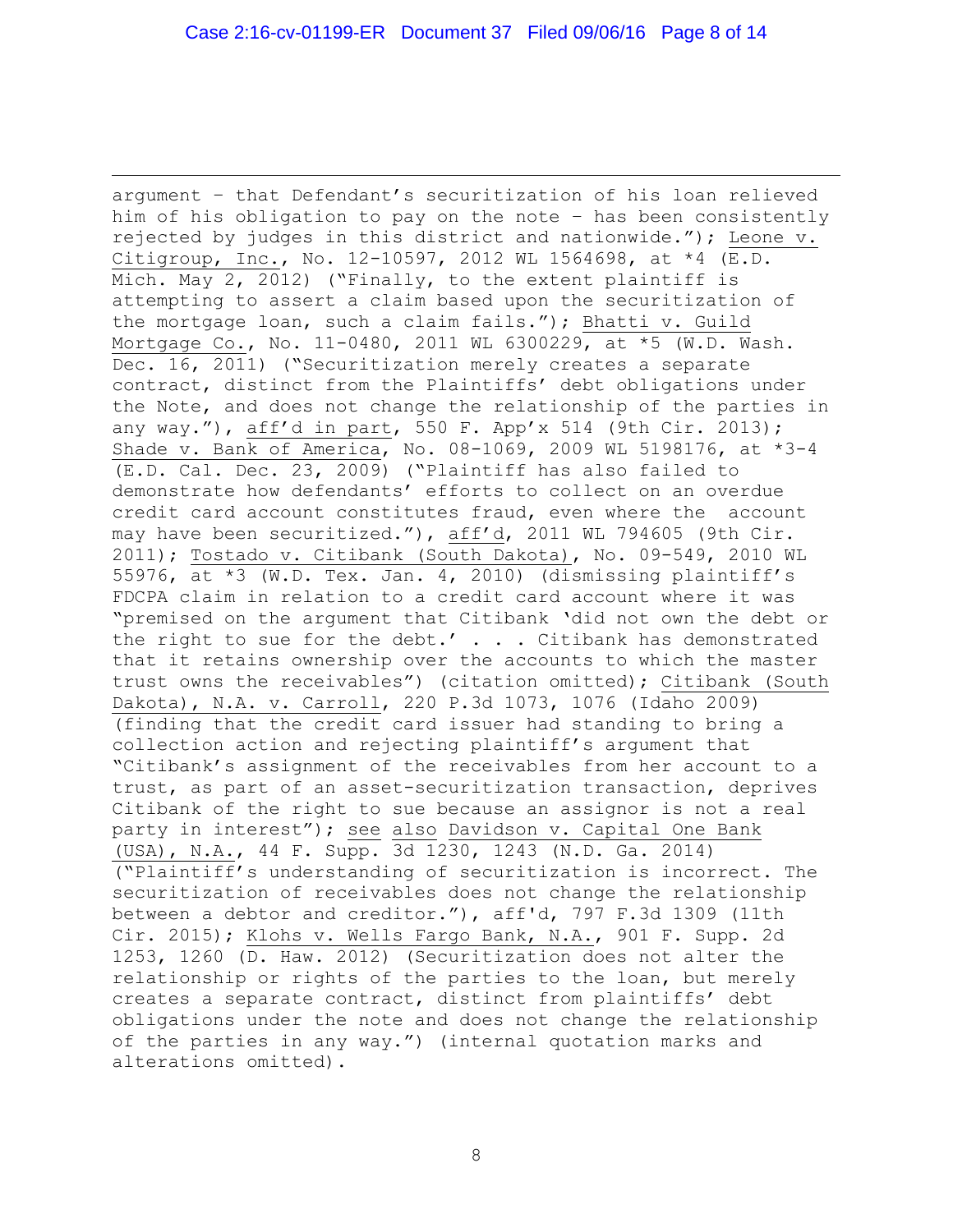## Case 2:16-cv-01199-ER Document 37 Filed 09/06/16 Page 9 of 14

The Bank Defendants argue that Plaintiff is relying on a flawed theory that when creditors securitize receivables, they somehow lose the ability to collect on the underlying debt. They contend that, as they explained in Scott, under the Pooling Agreement which controls these sales, the Bank Defendants transfer eligible credit card receivables to a trust, which then sells bonds backed by those receivables. So long as the accounts are in good standing, their receivables remain in the trust. However, if an account falls into default and has all of its receivables charged off as uncollectible, those receivables are immediately ejected from the trust and sold back to Funding, which then sells them back to BOA through BACCS. As the Pooling Agreement makes explicitly clear, the only items being sold to the trust are the receivables, not the underlying accounts. See Am. Compl. Exh. A Pooling Agreement § 2.01 "Conveyance of Receivables" ECF No. 20 at 57. BOA maintains ownership of the related credit card accounts and the right to collect thereon throughout the entire process.

The identical argument, based on nearly identical facts was raised in Scott by this Plaintiff's counsel. Judge Pratter in that case recognized that "both mortgage and credit card cases[] have rejected unequivocally the idea that securitizing receivables changes the relationship between a debtor and a creditor." 2013 WL 6164276, at \*3. She also noted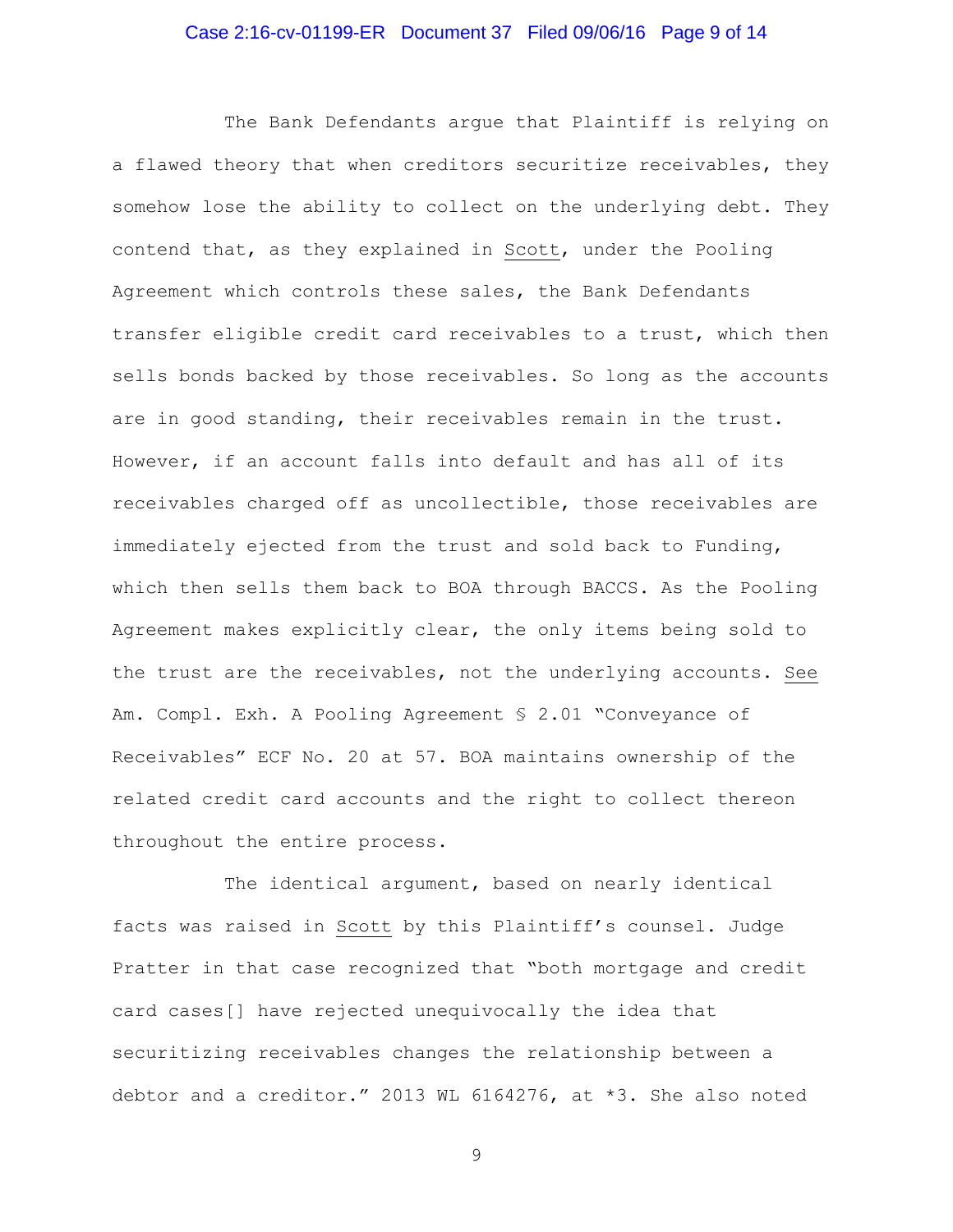## Case 2:16-cv-01199-ER Document 37 Filed 09/06/16 Page 10 of 14

that the Pooling Agreement controlling the transactions made "clear that only receivables, not entire accounts, are sold in the securitization process," citing Section 2.01, just as the Bank Defendants have argued in this case. Id. Ultimately Judge Pratter concluded that "Scott has not provided the Court with adequate allegations or legal arguments to conclude that the Bank Defendants violated any laws or contract provisions in their handling of her account." Id. at 5.

On appeal, the Third Circuit Court of Appeals affirmed Judge Pratter's decision holding that "Scott misapprehends the effect of securitizing a credit card receivable. 'Credit card securitization involves the securitization solely of the receivables, not of the accounts themselves.'" Scott v. Bank of Am., 580 F. App'x 56, 57 (3d Cir. 2014) (quoting Adam J. Levitin, Skin–in–the–Game: Risk Retention Lessons from Credit Card Securitization, 81 GEO. WASH. L. REV. 813 (2013)). The Third Circuit also noted, as had Judge Pratter, that "[t]he courts that have considered the effect of securitizing credit card receivables are all in agreement that it does not divest the issuer of its ownership interest in the credit card accounts." Id. This Court agrees with the analysis presented in these cases and holds that Plaintiff's argument to the contrary is meritless.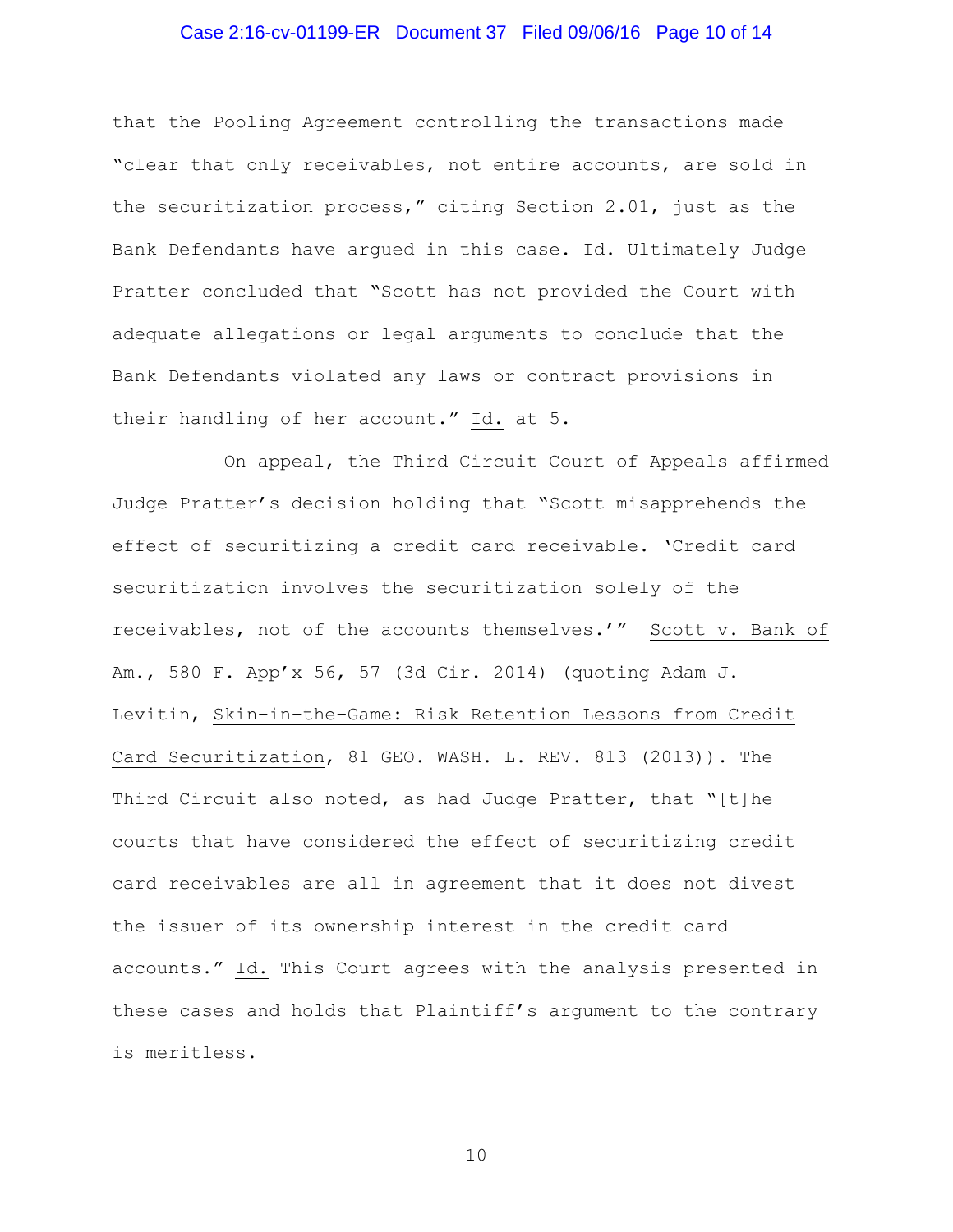## **B. The Necessity of Filing a Termination Statement before Removing the Receivables from the Trust**

Plaintiff also contends that even though the Pooling Agreement provides that when a credit card account goes into default the associated receivables are automatically removed from the trust and returned to the Bank Defendants<sup>5</sup>, under the law there can be no such automatic reversion. Instead, pursuant to the UCC, Plaintiff asserts that the trustee must file a termination statement and release its lien against the receivables before they can revert back to the transferor for collection.

Plaintiff asserts two arguments why there is no legitimate automatic reversion of the receivables and instead a termination statement must first be filed. Plaintiff's arguments amount to a straw house built on the sand – their foundations shift and are ultimately insubstantial.

First, Plaintiff contends that  $U.C.C. \$  § 9-513(c), regarding termination statements for other collateral, controls. The plaintiff in Scott raised this argument as well, and Judge Pratter rejected it, finding in part that "[s]he cites no authority for this supposed requirement in her opposition brief." Scott, 2013 WL 6164276, at \*4. Here too, Plaintiff,

÷.

<sup>5</sup> See Am. Compl. Exh. A Pooling Agreement § 2.04(d)(ii)- (iii) "Transfer of Ineligible Receivables" ECF No. 20 at 63-64.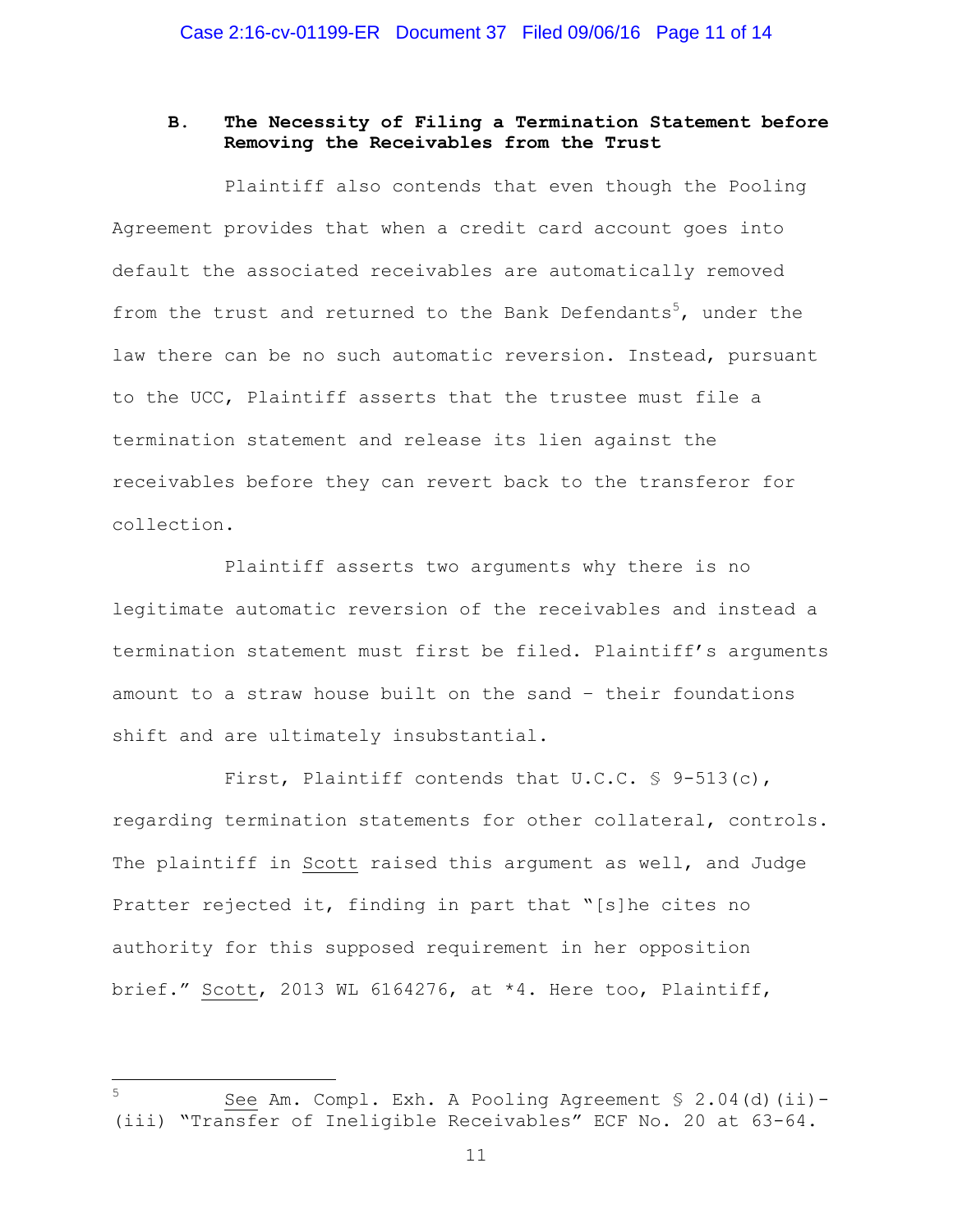## Case 2:16-cv-01199-ER Document 37 Filed 09/06/16 Page 12 of 14

provides no indication why this section of the U.C.C. controls in this particular situation.

Nonetheless, even if the provision is relevant, it does not present the answer Plaintiff seeks. U.C.C. § 9-513(c) provides that after a secured party (here, Wilmington Trust) receives a demand from the debtor (here, BOA), the secured party shall send to the debtor a termination statement. Comment 2 of this provision continues: "no compulsion is placed on the secured party to file a termination statement unless demanded by the debtor." U.C.C. § 9-513 cmt.2. Thus, only if BOA demands a termination statement would it be necessary for Wilmington Trust to file one. Plaintiff's argument dissolves in light of the fact that she cites no authority indicating that BOA had an obligation to make that demand. Since BOA did not make such a demand (and indeed alleges that it never securitized and sold off Plaintiff's receivables in the first place), Wilmington Trust was under no obligation to file a termination statement.

Second, Plaintiff contends that the Bank Defendants' own Pooling Agreement indicates that Wilmington Trust was required to file a termination statement. This is not specifically true, however. What Plaintiff actually argues is that Exhibit G to the Pooling Agreement, which is a sample form for the reassignment of receivables, provides in part:

In connection with such [a] transfer [of receivables], the Trustee agrees to authorize and deliver to Funding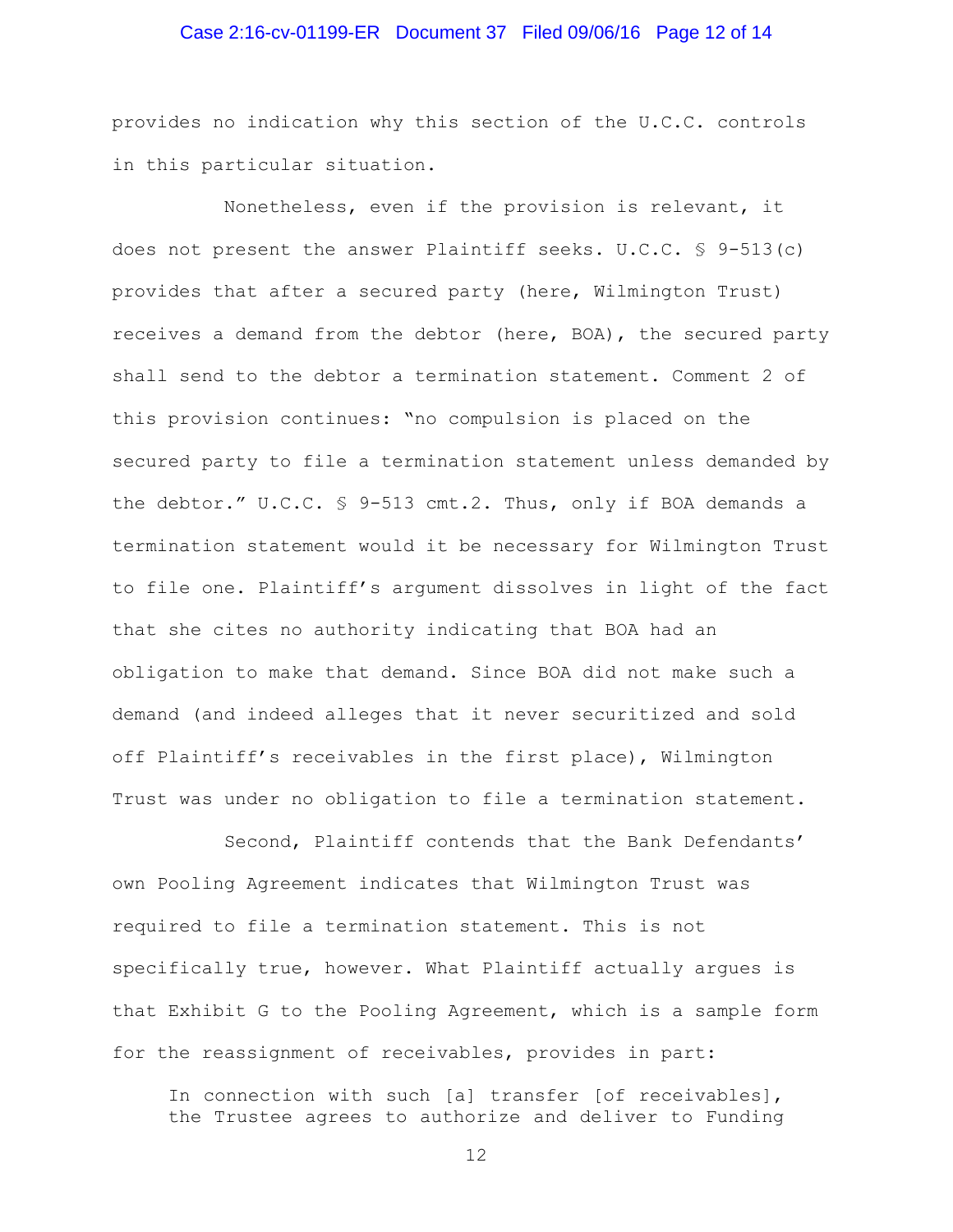## Case 2:16-cv-01199-ER Document 37 Filed 09/06/16 Page 13 of 14

on or prior to the date of this Reassignment, a termination statement with respect to the Receivables now existing and hereafter created in the Removed Accounts designated hereby (which may be a single termination statement with respect to all such Receivables) evidencing the release by the Trustee of its Lien on the Receivables in the Removed Accounts, and meeting the requirements of applicable state law, in such manner and such jurisdictions as are necessary to remove such Lien.

Am. Compl. Exh. A Pooling Agreement Exhibit G ¶ 3(b) ECF No. 20 at 164. Plaintiff points to no provision requiring the parties to use this form and the Court finds that Exhibit G is merely illustrative. Indeed, the actual Pooling Agreement clearly specifies that when an account falls into default, the associated receivables are automatically ejected from the trust and sold back to the Bank Defendants with no further action necessary. See Am. Compl. Exh. A Pooling Agreement § 2.04(d)(ii)-(iii) "Transfer of Ineligible Receivables" ECF No. 20 at 63-64. Again, Judge Pratter entertained this argument in Scott. She found that Exhibit G was "merely [a] sample form[] to be used when reconveying or removing receivables from the Trust." 2013 WL 6164276, at \*4. This Court agrees. To the extent that Plaintiff wishes to rely on the Pooling Agreement, she should look to its text, not a sample form.

In summation, Plaintiff's argument is again rejected by this Court. Plaintiff admits that her theory regarding the necessity of a termination statement is novel. However, she